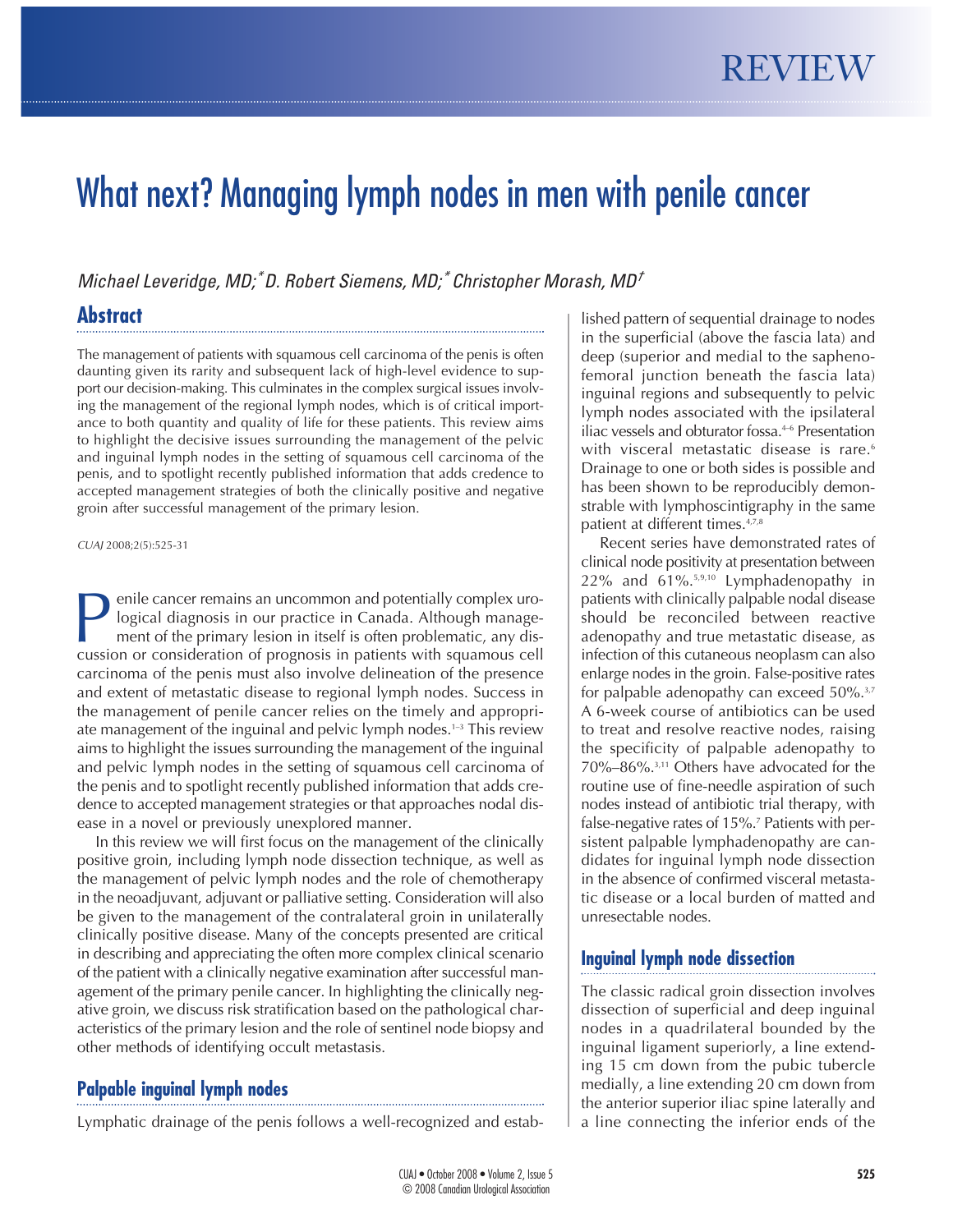lateral and medial lines.<sup>12</sup> A modification of the radical inguinal lymphadenectomy involves removal of superficial and deep nodes within the triangle bounded by the inguinal ligament, the sartorius muscle laterally and the adductor longus muscle medially, with skin flaps containing all tissue above the Scarpa fascia, and sparing of the saphenous vein and its branches.1,2,13 Catalona14 pioneered a well-adopted modification that shortens the skin incision, limiting the lateral extent of the node dissection to the femoral vessels. Radical dissection remains the procedure of choice for cases of documented nodal metastases to the groin.

Morbidity has long been of great concern with radical groin dissection and is reported in up to 57% of groins in 39% of patients.<sup>13</sup> Radical inguinal lymphadenectomy has demonstrated increased morbidity as compared with modified approaches.15 Common complications include lymphedema, lymphocele or seroma formation, skin flap necrosis and wound infection.13,15,16 These can be minor or can result in significant morbidity and the need for secondary procedures for management. Death has been rarely reported in some series, usually as a result of sepsis or from deep vein thrombosis and subsequent pulmonary embolism.3,13 Strategies to minimize morbidity include aggressive wound care, minimal intraoperative flap handling, preservation of robust subcutaneous tissue, early ambulation (or, conversely, bed rest in some centres), use of compression stockings, wound drains, antibiotic coverage and appropriate use of myocutaneous flap coverage.13,16 A recent publication highlights efforts to undertake endoscopic inguinal lymphadenectomy.17

#### **Burden of inguinal disease**

It has been clearly shown that early lymphadenectomy for clinically occult metastases carries a significant survival benefit in penile cancer patients, as will be discussed later in this review. This follows work that has demonstrated that the extent of metastatic disease in the nodes has great prognostic implications.<sup>3,5</sup> Series have shown 5-year mortality rates of roughly 25% for low-volume inguinal metastases and 75% for patients with greater than 2 positive nodes.3,6 A recent large retrospective review of more than 100 patients undergoing lymphadenectomy for penile cancer demonstrated that disease in more than 2 lymph nodes,

extracapsular nodal disease, bilateral node-positive disease and pelvic lymph node metastasis are independent prognostic factors for disease-specific survival.3 One of 16 (6%) patients among those with 1–2 positive nodes and no extracapsular spread died of penile cancer, and 42 of 80 patients (53%) with more extensive adenopathy died of their disease at a median follow-up of 85 months. The authors have proposed a modification to the node component of the TNM (tumour, node, metastases) staging to reflect these findings.

### **Pelvic lymph nodes**

Disease in pelvic lymph nodes carries a particularly grave prognosis, with 5-year survival rates of less than 20%.<sup>2,6</sup> In a series by Lont and colleagues,<sup>5</sup> 25 of 102 patients (25%) with pathologically proven inguinal metastases were later proven to have pelvic node disease, and 4 of these patients (16%) achieved long-term disease-free survival. Risk factors for the presence of pelvic nodal disease in patients with inguinal node disease included more than 2 positive nodes, extracapsular extension of disease and presence of high-grade cancer in inguinal nodes. These figures are in keeping with several previously published results and many authors have suggested that pelvic lymphadenectomy may be deferred in patients without any of these negative prognostic factors.2,3,5,12 However, prospective data are lacking with respect to this assertion, and it is apparent from the literature that a pelvic lymphadenectomy is a common practice in managing patients with penile cancer.<sup>5,16</sup>

## **Chemotherapy in penile cancer**

Chemotherapy has been employed in patients with squamous cell carcinoma of the penis with mixed success. Indications have ranged from neoadjuvant therapy in advance of surgical resection, to adjuvant therapy for extranodal or pelvic nodal disease, to palliation of advanced cancer.3,6 In each case there is a dearth of randomized, prospective data owing to the low incidence of advanced penile cancer. Single-agent chemotherapy with bleomycin, methotrexate or cisplatin has resulted in partial response rates of up to 50%, but with a duration of less than 6 months.<sup>6</sup> Combination chemotherapy has also been assessed, perhaps most notably in a prospective trial of bleomycin,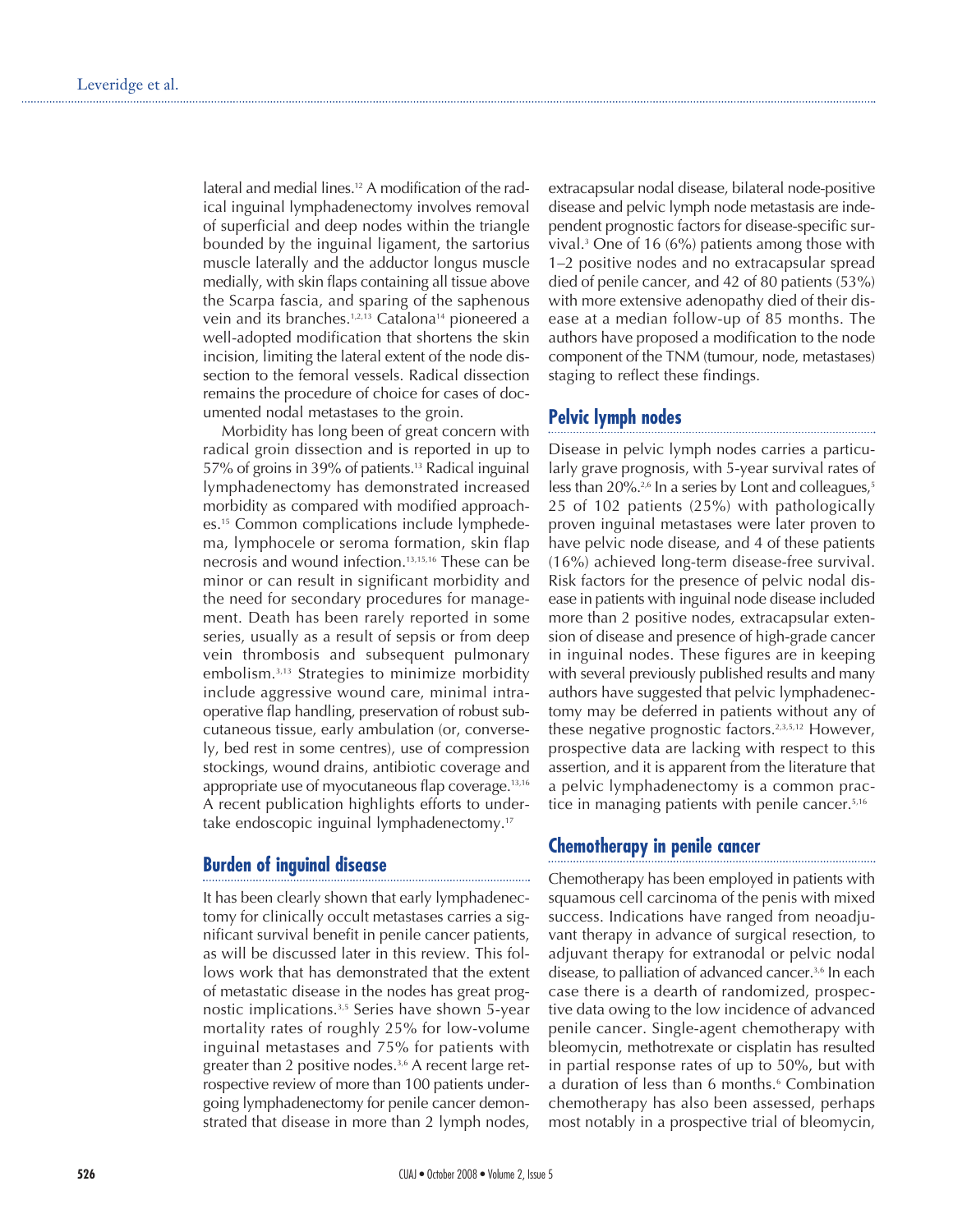methotrexate and cisplatin.18 This demonstrated a 33% response rate, but a significant burden of toxicity (including 11% treatment-related death). Vincristine, bleomycin and methotrexate have shown a 54% response rate in patients with unresectable inguinal nodal disease.<sup>6</sup> A recent phase II study assessed irinotecan and cisplatin in patients with locally advanced penile cancer.<sup>19</sup> Response rates were 29% and 32% in the neoadjuvant and advanced-disease settings, respectively. Duration of response and survival were not assessed.

Two recent studies have demonstrated the efficacy of neoadjuvant chemotherapy in the setting of matted or unresectable nodal disease in advance of surgical treatment.20,21 Numerous regimens with variable cycles were employed in these retrospective studies, most commonly ifosfamide, paclitaxel and cisplatin, and bleomycin, methotrexate and cisplatin. Response rates were 50% and 63% in these series, with 5-year survival in responders at 40% and 56%. Only 1 nonresponder was alive at 5 years, with the others universally succumbing to their disease within 1 year. Burden of nodal disease on surgical consolidation was associated with survival in the study by Bermejo and colleagues, $21$ as all patients with more than 3 positive nodes died, with a median survival of 23 months (v. 48 mo for those with  $<$  3 positive nodes).

#### **The contralateral groin**

A significant issue in risk stratification and management in patients with carcinoma of the penis surrounds the management of the contralateral groin in patients with unilateral disease. Little recent research has addressed this issue, but the general consensus seems to involve managing the contralateral groin based on the timing and extent of disease in the ipsilateral groin.<sup>1</sup> In patients presenting with a high-risk primary tumour or an intermediate-risk lesion with other adverse prognostic factors (lymphatic and vascular invasion, infiltrating pattern of invasion), a bilateral dissection is indicated because of the known bilateral nature of penile lymphatic drainage. In the event of delayed unilateral adenopathy, the contralateral groin is at substantially less risk of harbouring metastatic disease and full dissection may not be warranted, assuming metastases to each groin would have a similar growth rate.<sup>1</sup> What exactly constitutes delayed presentation of disease is not

well described in the literature. It may be reasonable to suggest that a delayed presentation occurs when a groin that is clinically negative at presentation subsequently becomes clinically positive on repeat assessment. Kroon and colleagues $^{22}$ defined delayed lymphadenectomy as one "performed at first sign of lymph node involvement in the course of a watchful waiting program." Recommendations for surveillance protocols after management of the primary tumour call for groin examinations every 2 months for 2 years, every 3 months for the next year and every 6 months until year 5.1 Dissection of the contralateral groin is indicated in the late-recurrence patient if the clinically positive side has more than 1 node involved with cancer, as the incidence of contralateral disease rises from about 10% to 30%.<sup>1,2</sup>

## **Clinically negative inguinal lymph nodes**

The clinically negative groin has been of particular concern in patients with penile carcinoma. Up to 30% will harbour occult metastasis that can be uncovered at lymphadenectomy or can present as palpable adenopathy at a later time.<sup>2,23</sup> The concern lies in risking the unnecessary morbidity of inguinal lymph node dissection in 70% or more of these patients, or the obverse problem of allowing delayed presentation of metastatic disease. This raises several points of contention in the management of penile cancer, namely, limiting the morbidity of lymph node dissection (without sacrificing its sensitivity in detecting metastases) in patients and the population at risk, increasing the detection of (or confirming the absence of) metastatic deposits in clinically negative groins and optimizing the timing of lymphadenectomy in penile cancer patients.

With such a burden of morbidity relating to node dissection, there has long been an impetus and effort to identify those among patients with clinically negative groins who will not harbour metastatic disease and thus would not benefit from lymphadenectomy. Strategies have included specialized imaging techniques, less extensive surgical procedures and surveillance of patients for delayed development of clinically positive groins. High-resolution ultrasonography has been used to identify changes in lymph nodes that indicate infiltration with cancer in groins without clinically palpable adenopathy.<sup>24</sup> Some groups combine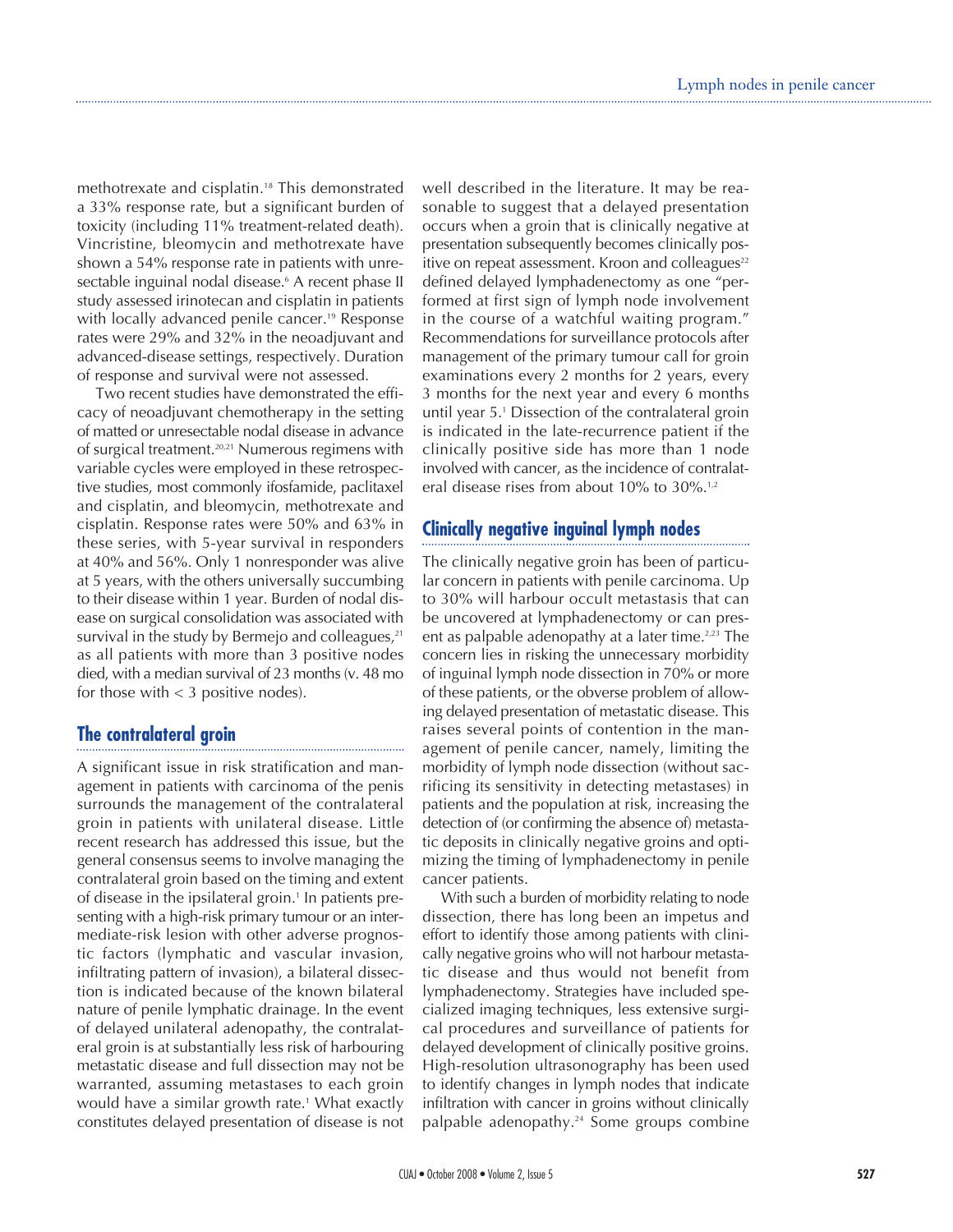ultrasound with fine-needle aspiration in assessment of both clinically negative and positive groins.<sup>7</sup> Magnetic resonance imaging with lymphotropic nanoparticle enhancement is an emerging technology that has been explored in penile cancer patients as well as in prostate cancer.<sup>25,26</sup> Positron emission tomography combined with CT has shown promise in early series, with high sensitivity and specificity in the detection of occult nodal metastases.<sup>27</sup>

The consistent and stepwise lymphatic drainage of the penis and the rarity of metastatic disease "skipping" sites on that path has led to the use of superficial node dissection in patients with clinically negative groins. The nodal package bounded by the sartorius muscle, adductor longus muscle and inguinal ligament are taken without removal of any deep nodes. Frozensection analysis of these node packages at the time of surgery allows determination of metastatic disease while attempting to minimize morbidity from the lymphadenectomy.<sup>3</sup> Groins that show metastatic disease are subject to modified or radical lymph node dissection.

#### **Sentinel node biopsy**

The notion of effective detection of metastasis (and therefore selection of patients who would benefit from lymph node dissection) by identifying and sampling the first lymphatic landing site has long been explored. Advances in breast cancer and melanoma, along with the predictable sequence of penile lymphatic drainage have led this thrust. Cabañas<sup>28</sup> is credited with the original description of sentinel lymph node dissection, exploiting a predictable nodal landing site superomedial to the sapheno-femoral junction.

This technique was expanded at the MD Anderson Cancer Center to include dissection of all superficial nodes medial to the saphenous vein and superior to the superficial external pudendal vein.29 Even with this modification, the false-negative rate was  $25\%$ . Horenblas and colleagues<sup>30</sup> at the Netherlands Cancer Institute adapted dynamic sentinel node biopsy (DSNB) techniques for use in carcinoma of the penis and first published their results in 2000. They performed lymphoscintigraphy with technetium 99m nanocolloid injected into the dermis around the primary tumour in 55 patients with stage T2 or greater disease with clini-

cally negative groins on the day before surgery and injected patent blue dye on the day of surgery. The combination of the dye for lymphatic tracking and node colouring with a gamma detection probe for detection of the sentinel node allowed for determination of the first landing site of the lymphatic drainage of the tumour. This node, when identified, was resected, and pathological analysis performed. Full node dissection was undertaken 2 weeks later in the event of a positive sentinel node. Two of 24 patients with negative sentinel node biopsies subsequently presented with metastatic disease to the inguinal nodes. Several other centres have since published sentinel node series, with false-negative rates of 11%–29%.31–33

Two recent studies involved sentinel node biopsy concomitant with groin dissection, an approach that allowed for pathological assessment of falsenegative rates. Thirty-one such patients were recently reviewed at the MD Anderson Cancer Center.32 Two of 7 groins that harboured metastatic disease had negative sentinel node biopsies. Perdona and colleagues<sup>33</sup> compared groups of clinically node-negative patients with stage T2–T3 penile cancer who underwent either radical lymph node dissection alone or DSNB followed by groin dissection. They achieved a false-negative rate of 11% and confirmed the utility of combining lymphoscintigraphy with intraoperative lymphatic mapping with blue dye, as 23% of "hot" nodes did not demonstrate dye uptake. Hadway and colleagues<sup>34</sup> from London, UK, published the first British series of DSNB for penile cancer. They performed ultrasound and fine-needle aspiration on each patient on the day of surgery and noted a falsenegative rate for fine-needle aspiration of over 50% in those groins that ultimately harboured sentinel node metastasis. Their false-negative rate for DSNB at a median follow-up of 11 months was 5%, as only 1 patient with a negative sentinel node biopsy had subsequently developed nodal metastases.

The major limitation of assessing inguinal node status via sentinel node biopsy has been the high rate of false-negative groins and this has led most centres to note that a more extensive dissection remains the standard of care. The group at the Netherlands Cancer Institute has since taken measures to try to decrease the false-negative rate of DSNB by altering its protocol.<sup>35</sup> Rigorous serial sectioning of sentinel nodes with immunohistochemical analysis is now routinely undertaken, as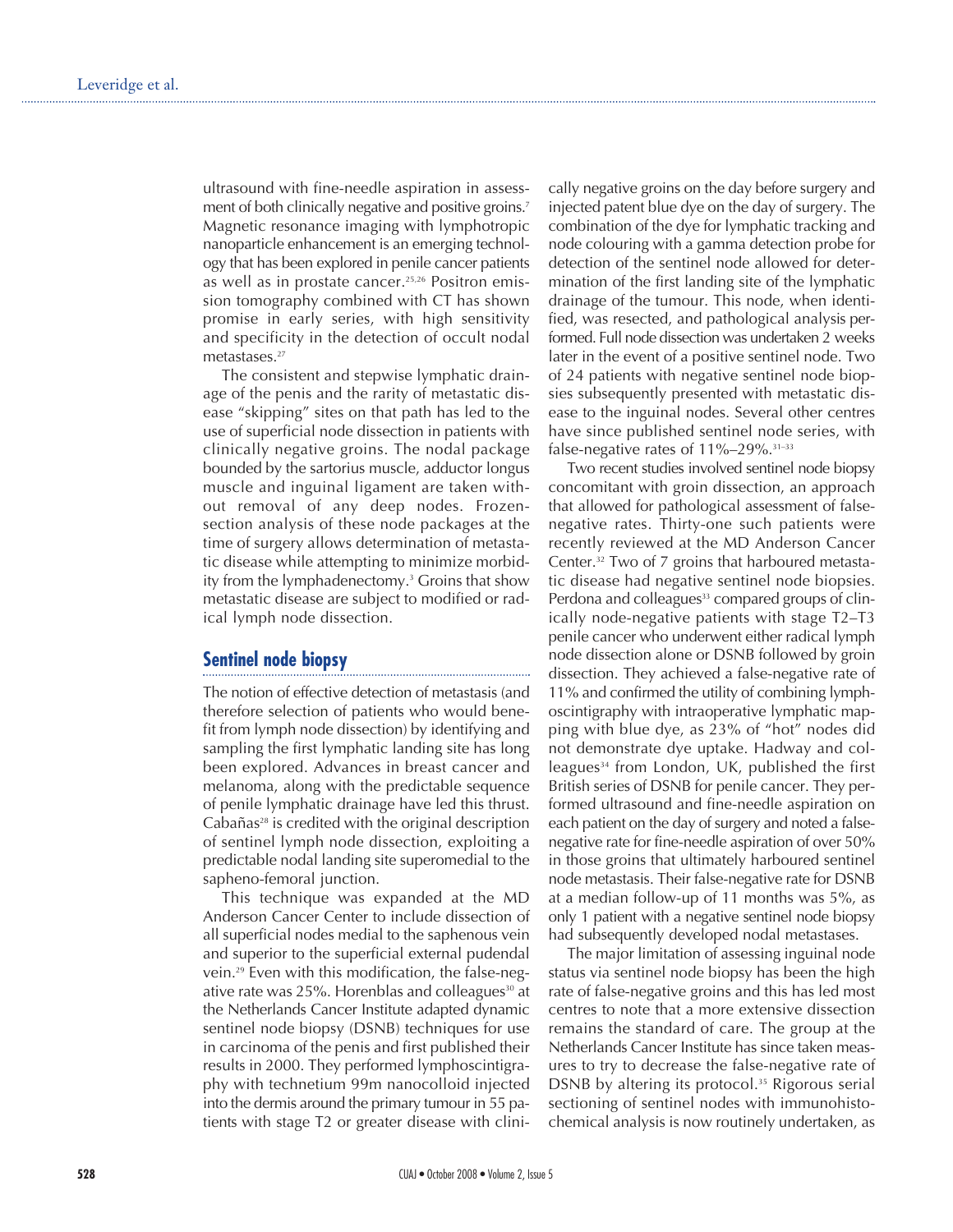some small metastatic deposits were not found on prior sectioning protocols. They noted also that cancer was being found in groins where no sentinel node was found and have proposed full dissection for these groins based on the idea that a node infiltrated with cancer may no longer function as a drainage node and thus the lymph drainage is diverted either to an adjacent node or to the contralateral groin. Preoperative highresolution ultrasound is now used in all patients there and has shown efficacy in detecting smallvolume metastatic deposits, confirmed by fineneedle aspiration. These patients would then undergo radical lymphadenectomy. Results of these modifications in a cohort of 58 patients have recently been published, with a reduction of the false-negative rate to 4.8%.<sup>36</sup> It has been noted, however, that there is likely a long learning curve to the procedure of about 20 cases (troublesome in a condition with such a low prevalence) and that the radiological and pathological expertise required are likely to be available only in large and experienced centres.<sup>37</sup> This may have an impact on the adoption and use of DSNB in Canada, where the accrual of a high-volume case series would be expected to take a very long time for any single centre. This may expose patients to the risk of false-negative DSNB interrogation, with the resultant potential for decreased survival in late disease discovery.

#### **Risk stratification in penile cancer**

Of course, one strategy to reduce the morbidity of lymph node dissection would be to obviate the procedure by predicting those patients in whom nodal metastases are not likely to occur. This relates to the prognostic implications of the biology of the primary tumour. Several studies in penile cancer patients have demonstrated that the grade and stage of the penile primary as well as the microscopic presence of vascular invasion are the most important prognostic variables.38–42 Recent work has suggested that lymphatic invasion and an infiltrating (rather than pushing) pattern of tumour invasion are also independent prognostic factors in the development of nodal metastases.10,43 These studies have been used to stratify patients into low-risk, intermediate-risk and high-risk groups based on their primary disease pathology.<sup>38,44</sup> Solsona and colleagues<sup>38</sup> found lowrisk patients to be those with Ta, Tis or grade 1 dis-

ease, associated with less than a 17% of nodal micrometastases. High-risk patients have stage T2 or higher disease with grade 2 or 3 disease, associated with a 68%–73% risk of node-positive disease. This stratification has been adopted by the European Association of Urology in its guidelines on penile cancer.<sup>1</sup> Hungerhuber and colleagues<sup>44</sup> stratified low-risk patients (8% risk of occult metastasis) as those with stage T1 tumours and grades 1 or 2, while high-risk patients (75% risk of occult metastasis) were those with any grade 3 cancer. All others were in an intermediate-risk group, with a 29% risk of metastatic disease to nodes. Ficarra and colleagues<sup>45</sup> have recently published a nomogram for predicting the likelihood of nodal metastasis using tumour thickness, growth pattern, grade, lymphovascular invasion, corpus cavernosum invasion, corpus spongiosum invasion, urethral infiltration and clinical node status. Prospective external validation will further delineate its ultimate utility.

#### **Timing of lymphadenectomy**

Another strategy aimed at performing lymphadenectomy only in those who require it has been to defer surgery and enter patients into an active surveillance protocol, operating at the advent of clinically palpable adenopathy. This has been supported by the fact that most patients will not develop lymph node metastases. The risk and concern, of course, would be the trade-off of unnecessary and morbid surgery for potentially increased risk of failure in treating more advanced disease. Several studies have addressed this issue.<sup>22,23,40,46</sup> Kroon and colleagues<sup>22</sup> recently reviewed 40 men with stage T2–T3 squamous cell carcinoma of the penis and confirmed inguinal metastasis who underwent immediate ( $n = 20$ ) or delayed ( $n = 20$ ) lymphadenectomy. Survival at 3 years from the date of primary tumour excision was 84% in the immediate surgery cohort, and 35% in those men who underwent node dissection after delayed presentation of clinically positive groin disease. This is in keeping with prior results and has swayed opinion in favour of early resection in patients at intermediate or high risk as previously defined.

#### **Conclusion**

There is consensus that the ultimate determination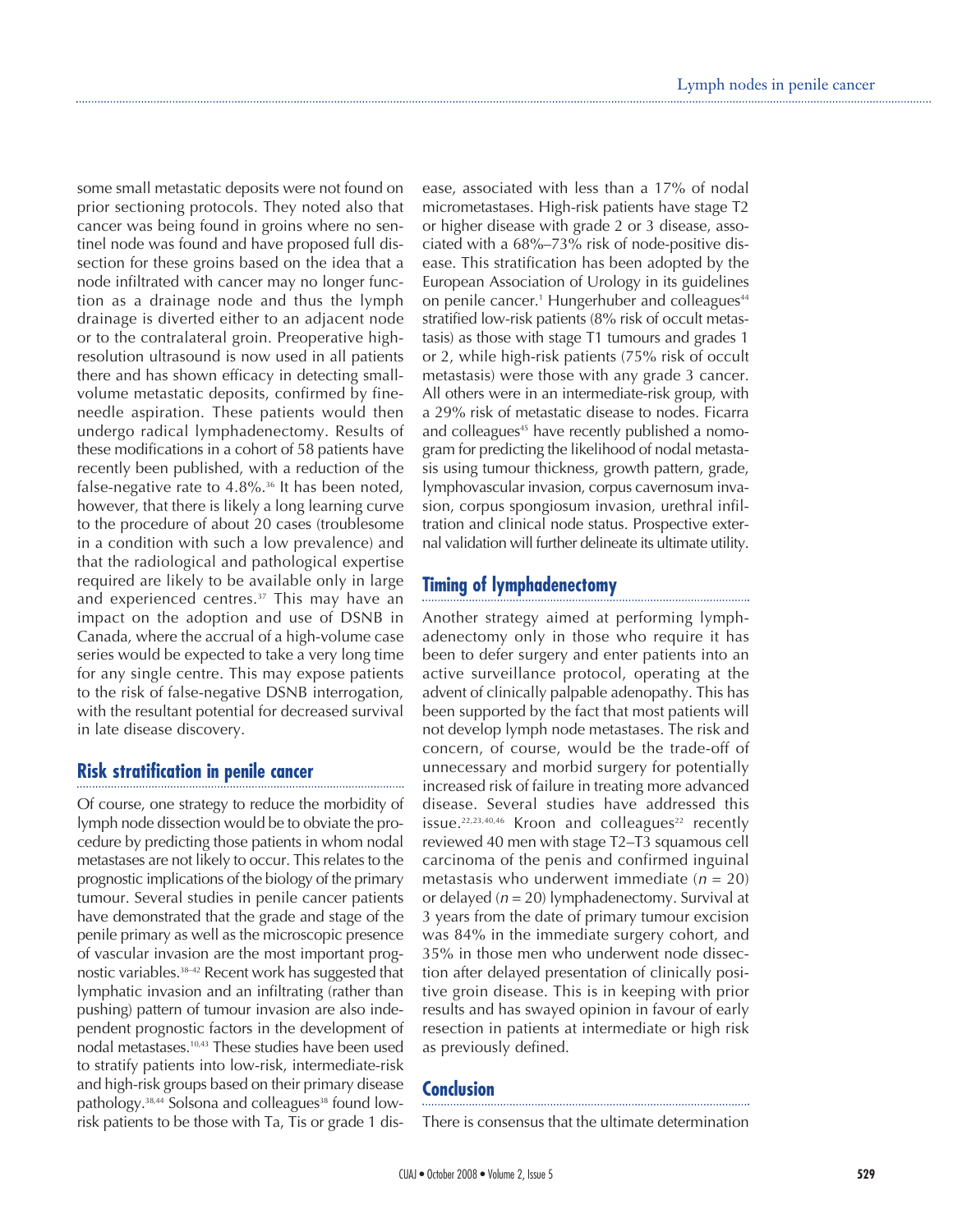of survival in patients presenting with penile cancer rests with the detection and complete resection of nodal metastases. This resection can be curative even in advanced disease, but carries with it a significant burden of morbidity that has led the thrust to develop protocols and techniques to maximize detection and minimize morbidity and unnecessary surgery. The surgical mandate in clinically positive groins is clear, as durable survival can be achieved with complete resection in some patients. The management of the clinically negative groin is less clear. The issue of assessing the likelihood of lymph node metastasis in an effort to maximize the effectiveness of penile cancer treatment while minimizing morbidity and the performance of unnecessary lymph node dissections is complex. Two disparate approaches have evolved: the first seeks to optimize detection of disease in the groin itself via minimally invasive sentinel node sampling techniques, and the other ventures to predict nodal disease based on the pathology of the primary tumour. To determine where the best results will come from will require further research, and whether these tools can be further refined or combined is as yet unclear. The low incidence of penile cancer in western nations deals a crippling blow to the prospect of large, prospective trials to best elucidate the optimal strategy, but rigorous documentation and experimentation by several centres forges ahead to improve therapy for this often virulent cancer.

From the \*Department of Urology, Queen's University, Kingston, Ont., and the †Division of Urology, University of Ottawa, Ottawa, Ont.

This article has been peer reviewed.

Competing interests: None declared.

#### **References**

- 1. Solsona E, Algaba F, Horenblas S, et al.; European Association of Urology. EAU guidelines on penile cancer. Eur Urol 2004;46:1-8.
- 2. Horenblas S. Lymphadenectomy for squamous cell carcinoma of the penis. Part 2: the role and technique of lymph node dissection. BJU Int 2001;88:473-83.
- 3. Pettaway CA, Lynch DF, Davis JW. Tumors of the penis. In: Wein AJ, Kavoussi LR, Novick AC, et al., editors. Campbell–Walsh urology. 9th ed. Philadelphia: Saunders/Elsevier; 2007.
- 4. Dewire D, Lepor H. Anatomic considerations of the penis and its lymphatic drainage. Urol Clin North Am 1992;19:211-9.
- 5. Lont AP, Kroon BK, Gallee MPW, et al. Pelvic lymph node dissection for penile carcinoma: extent of inguinal lymph node involvement as an indicator for pelvic lymph node involvement and survival. J Urol 2007;177:947-52.
- 6. Culkin DJ, Beer TM. Advanced penile carcinoma. J Urol 2003;170:359-65.
- 7. Horenblas S. Lymphadenectomy for squamous cell carcinoma of the penis. Part 1: diagnosis of lymph node metastasis. BJU Int 2001;88:467-72.
- 8. Kroon BK, Valdes Olmos RA, van Tinteren H, et al. Reproducibility of lymphoscintigraphy for lymphatic mapping in patients with penile cancer. J Urol 2005;174:2214-7.
- 9. Kattan MW, Ficarra V, Artibani W, et al. Nomogram predictive of cancer specific survival in patients undergoing partial or total amputation for squamous cell carcinoma of the penis. J Urol 2006;175:2103-8.
- 10. Guimaraes GC, Lopes A, Campos RSM, et al. Front pattern of invasion in squamous cell carcinoma of the penis: new prognostic factor for predicting risk of lymph node metastases. Urology 2006;68:148-53.
- 11. Horenblas S, van Tinteren H, Delemarre JF, et al. Squamous cell carcinoma of the penis: accuracy of tumour, nodes and metastasis classification system, and role of lymphangiography, computerized tomography scan and fine needle aspiration cytology. J Urol 1991;146:1279-83.
- 12. Jacobellis U. Modified radical inguinal lymphadenectomy for carcinoma of the penis: technique and results. J Urol 2003;169:1349-52.
- Bevan-Thomas R, Slaton JW, Pettaway CA. Contemporary morbidity from lymphadenectomy for penile squamous cell carcinoma: the M.D. Anderson Cancer Center experience. J Urol 2002;167:1638-42.
- 14. Catalona WJ. Modified inguinal lymphadenectomy for carcinoma of the penis with preservation of saphenous veins: technique and preliminary results. J Urol 1988;140:306-10.
- 15. Bouchot O, Rigaud J, Maillet F, et al. Morbidity of inguinal lymphadenectomy for invasive penile carcinoma. Eur Urol 2004;45:761-6.
- 16. Nelson BA, Cookson MS, Smith JA Jr, et al. Complication of inguinal and pelvic lymphadenctomy for squamous cell carcinoma of the penis: a contemporary series. J Urol 2004;172:494-7.
- 17. Tobias-Machado M, Tavares A, Ornellas AA, et al. Video endoscopic inguinal lymphadenectomy: a new minimally invasive procedure for radical management of inguinal nodes in patients with penile squamous cell carcinoma. J Urol 2007;177:953-8.
- 18. Haas GP, Blumenstein BA, Gagliano RG, et al. Cisplatin, methotrexate and bleomycin for the treatment of carcinoma of the penis: a Southwest Oncology Group study. J Urol 1999;161:1823-5.
- 19. Theodore C, Skoneczna I, Bodrogi I, et al.; EORTC Genito-Urinary Tract Cancer Group. A phase II multicentre study of irinotecan (CPT 11) in combination with cisplatin (CDDP) in metastatic or locally advanced penile carcinoma (EORTC PROTOCOL 30992). Ann Oncol 2008;19:1304-7.
- 20. Leijte JAP, Kerst JM, Bais E, et al. Neoadjuvant chemotherapy in advanced penile carcinoma. Eur Urol 2007;52:488-94.
- 21. Bermejo C, Busby JE, Spiess PE, et al. Neoadjuvant chemotherapy followed by aggressive surgical consolidation for metastatic penile squamous cell carcinoma. J Urol 2007; 177:1335-8.
- 22. Kroon BK, Horenblas A, Lont AP, et al. Patients with penile carcinoma benefit from immediate resection of clinically occult lymph node metastases. J Urol 2005;173:816-9.
- 23. Ornellas AA, Correia Seixas AL, Marota A, et al. Surgical treatment of invasive squamous cell carcinoma of the penis: retrospective analysis of 350 cases. J Urol 1994; 151:1244-9.
- 24. Hall TB, Barton DP, Trott PA, et al. The role of ultrasound-guided cytology of groin lymph nodes in the management of squamous cell carcinoma of the vulva: 5-year experience in 44 patients. Clin Radiol 2003;58:367-71.
- 25. Harisinghani MG, Barentsz J, Hahn PF, et al. Noninvasive detection of clinically occult lymph-node metastases in prostate cancer. N Engl J Med 2003;348:2491-9.
- 26. Tabatabaei S, Harisinghani M, McDougal WS. Regional lymph node staging using lymphotropic nanoparticle enhanced magnetic resonance imaging with ferumoxtran-10 in patients with penile cancer. J Urol 2005;174:923.
- 27. Scher B, Seitz M, Reiser M, et al. 18F-FDG PET/CT for staging of penile cancer. J Nucl Med 2005;46:1460-5.
- 28. Cabañas RM. An approach for the treatment of penile carcinoma. Cancer 1977;39: 456-66.
- 29. Pettaway CA, Pisters LL, Dinney PN, et al. Sentinel lymph node dissection for penile carcinoma: the MD Anderson Cancer Center experience. J Urol 1995;154:1999-2003.
- 30. Horenblas S, Jansen L, Meinhardt W, et al. Detection of occult metastasis in squamous